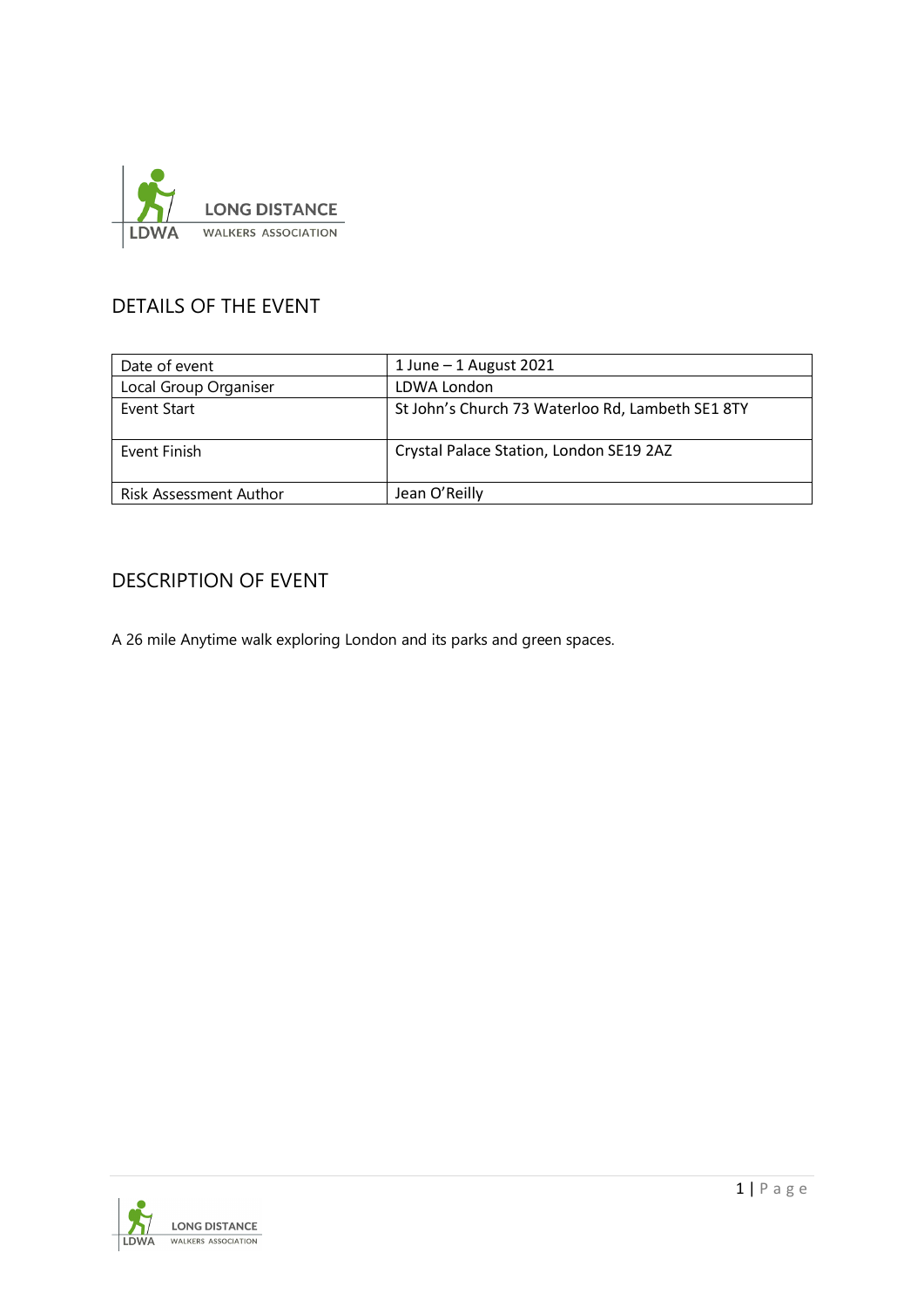## ROUTE RISK ASSESSMENT

| A)          | B)               | C)                                          | D)                | E)             | F)                                                                     |
|-------------|------------------|---------------------------------------------|-------------------|----------------|------------------------------------------------------------------------|
| <b>PARA</b> | <b>GRID REF</b>  | HAZARD/RISK                                 | INITIAI           | <b>REVISED</b> | <b>CONTROL MEASURES</b>                                                |
| <b>NO</b>   |                  |                                             | <b>RISK LEVEL</b> | <b>RISK</b>    |                                                                        |
|             |                  |                                             | H/M/L             | <b>LEVEL</b>   |                                                                        |
|             |                  |                                             |                   | H/M/L          |                                                                        |
| All         | Whole            | This is an urban walk, so there are several | M                 | L              | Opening paragraphs of route description explain the general risk       |
|             | route            | roads and cycle paths to cross,             |                   |                | and symbols appear in route description for particularly risky         |
|             |                  | introducing a risk of collision.            |                   |                | sections: $\otimes$ = take extra care crossing busy road, $c$ = beware |
|             |                  |                                             |                   |                | cyclists.                                                              |
| 15          | <b>Brockwell</b> | Because walkers can choose their start      | M                 | L              | Opening paragraphs warn walkers to bring a torch and keep an           |
|             | Park and         | time, there's a risk toward the end of the  |                   |                | eye on the time. Warning inserted into the route description           |
|             | beyond           | walk of finding parks closed for the day or |                   |                | paragraph 15 (18 mile point) reminds walkers from this point on        |
|             |                  | too dark to navigate easily.                |                   |                | to check closing hours of parks and woods before entering and          |
|             |                  |                                             |                   |                | to have a torch ready if the light is fading.                          |
| All         | Whole            | Roads and parks can be closed anywhere      | M                 | L              | Walkers are advised to have a map of London with them (Google          |
|             | route            | along the route,<br>leaving<br>walkers      |                   |                | maps on smartphone will do) to work out alternate routes if            |
|             |                  | potentially lost.                           |                   |                | needed.                                                                |
|             | Campden          | Pavement here is steep and can be           | M                 |                | Warning to proceed carefully has been inserted into route              |
|             | Hill             | slippery when wet.                          |                   |                | description.                                                           |
|             | Square           |                                             |                   |                |                                                                        |
| All         | Whole            | Walkers will need to observe whatever       | M                 | L              | Reminder has been inserted in introductory comments on route           |
|             | route            | COVID-19 social distancing rules are in     |                   |                | description.                                                           |
|             |                  | effect at the time of the walk.             |                   |                |                                                                        |
| All         | Whole            | Walkers could contract COVID-19 when        | M                 | T.             | Reminder has been inserted in introductory comments on route           |
|             | route            | touching things along the route, such as    |                   |                | description.                                                           |

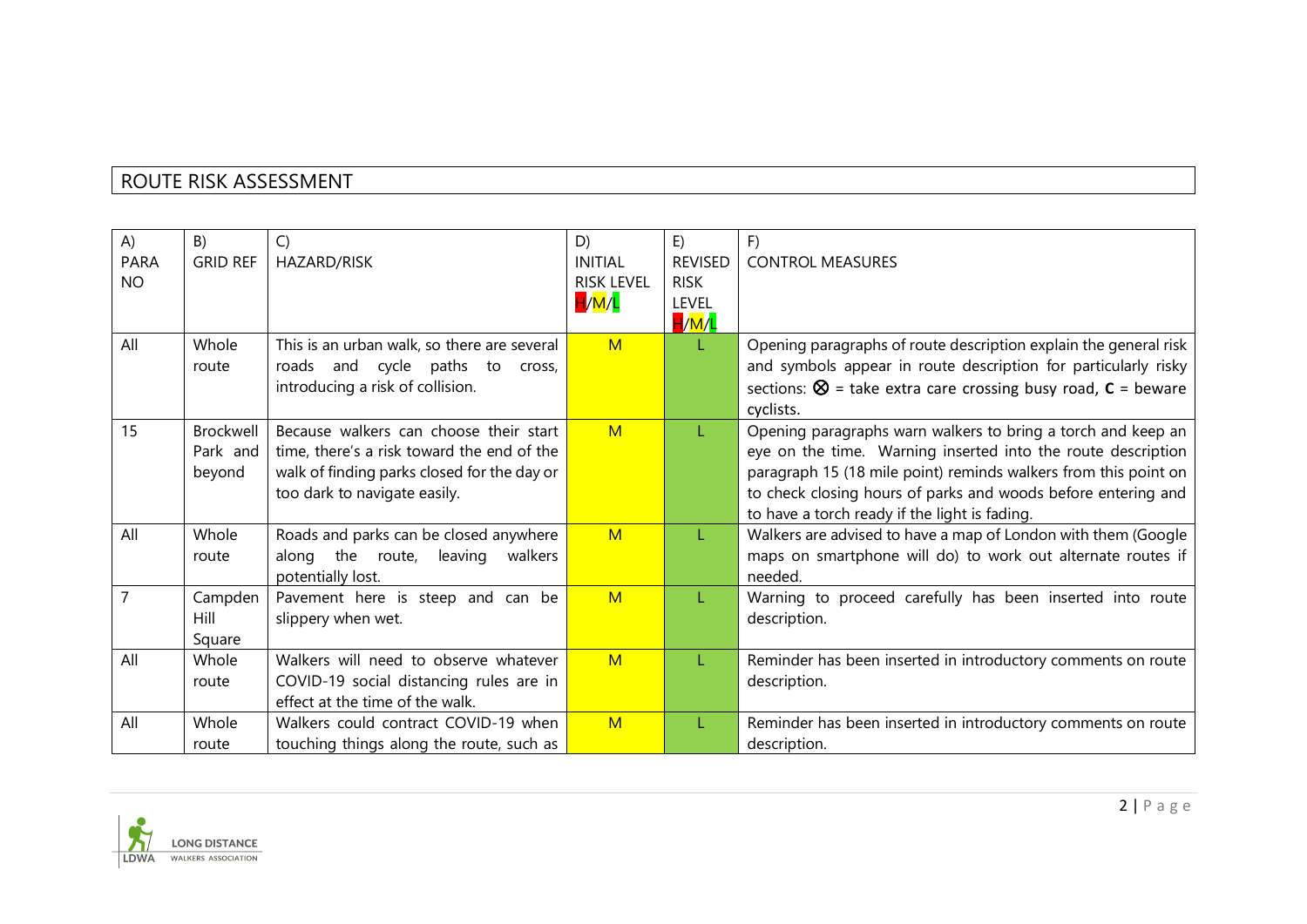|     |       | buttons on pelican crossings and handles $\ $<br>on gates and doors. |  |                                                             |
|-----|-------|----------------------------------------------------------------------|--|-------------------------------------------------------------|
| All | Whole | Walkers expecting to buy food and drink $\blacksquare$               |  | Warning has been inserted in introductory comments on route |
|     | route | I along the way may be required to pay via                           |  | description.                                                |
|     |       | contactless card payments.                                           |  |                                                             |